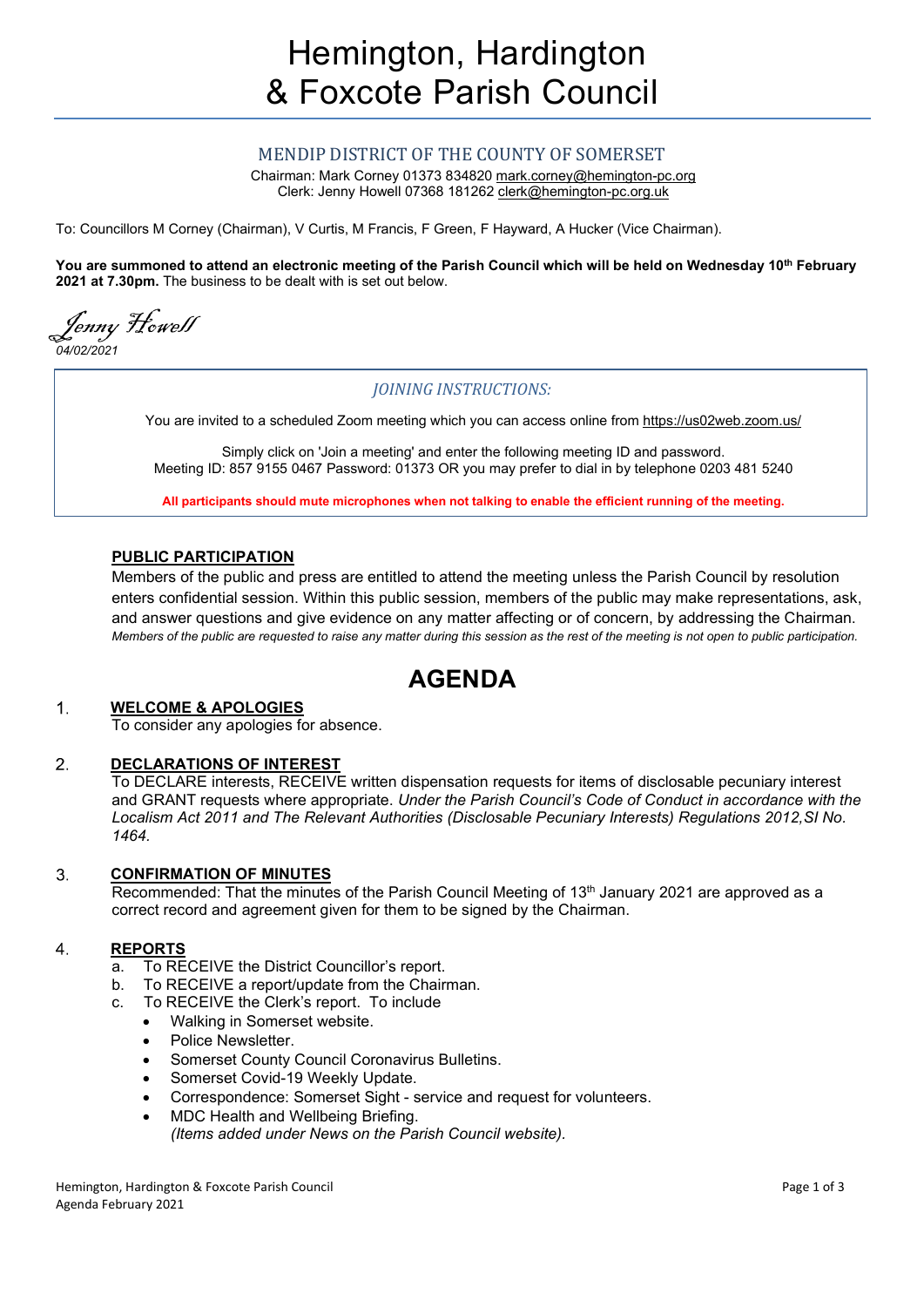### 5. PLANNING

a. To NOTE the following planning decisions:

| <b>Planning Application</b> | Details:                                                                                                                                                                                                                                                                                               | <b>Mendip District Council</b><br>decision:                                                                 |
|-----------------------------|--------------------------------------------------------------------------------------------------------------------------------------------------------------------------------------------------------------------------------------------------------------------------------------------------------|-------------------------------------------------------------------------------------------------------------|
| 2020/1852/FUL               | Location: Land At 373747 154405 High Street,<br>Faulkland.<br>Proposal: Erection of 1no three-bedroom dwelling.                                                                                                                                                                                        | Reported as:<br>Withdrawn by applicant                                                                      |
| 2020/2438/HSE               | Proposal: Alterations to lean-to garage, erect two story<br>extension.<br>Location: Applethatch, Green Street to Single Hill<br>Foxcote.                                                                                                                                                               | Approval with Conditions<br>(Full details including<br>conditions are available on<br>the Planning Portal). |
| 2020/2245/HSE               | Proposal: Loft conversion with raised insulated flat roof<br>rear dormer to the main house. Conversion of the rear<br>conservatory to a garden room with an insulated flat<br>roof with a lantern and bi-fold doors opening to the rear<br>garden.<br>Location: 4 Ruckley Ford, Green Street, Foxcote. | Approval with Conditions<br>(Full details including<br>conditions are available on<br>the Planning Portal). |
| 2020/2362/FUL               | Proposal: Erection of a granny annexe.<br>Location: Ashgrove, Grove Lane, Faulkland.                                                                                                                                                                                                                   | Approval with Conditions<br>(Full details including<br>conditions are available on<br>the Planning Portal). |

b. There are NO new Planning Applications to consider at this meeting.

c. To RECEIVE and NOTE the MDC Planning Bulletin: Service Update.

#### PLANNING INSPECTORATE APPEAL DECISION 6.

To note the decision by the Planning Inspector in relation to Appeal Ref: APP/Q3305/C/20/3258757, Land at Faulkland, Radstock, BA3 5X. Summary of Decision: The appeal is dismissed and the enforcement notice is upheld with corrections.

#### $\overline{7}$ . POST BOX TURNER'S TOWER

Second letter sent by the Clerk: request for the post box to be replaced.

#### 8. **HIGHWAYS**

- a. Measures to tackle speeding in the parish
	- Actions in hand:
	- Meeting request with Neighbourhood Policing Team / PCSO Daniel Beck.
	- Information requested from Information Commissioner's Office.
- b. Lorries in Laverton

This relates to email correspondence to Somerset County Council copying in the Parish Council reference lorries in Laverton. Chairman liaising with point of contact at Norton St Philip.

#### 9. TREE PLANTING INITIATIVE

Order requirements updated – at present no response from the Woodland Trust. The charity is running at much reduced capacity due to staff furlough.

#### $10.$ FINANCES

To APPROVE the payment schedule for February 2021

| Mrs J Howell                                                                         |         |
|--------------------------------------------------------------------------------------|---------|
| 1179<br>Basic pay, phone, work from home expense, printer ink. Zoom<br>professional. | £303.78 |
| <b>Total payments for February 2021</b>                                              | £303.78 |

b. To RECEIVE and APPROVE the latest financial statement. (Bank reconciliation to 31/01/2021).

#### $11.$ SOMERSET WASTE PARTNERSHIP

Somerset Waste Partnership, with details of the new 6am early start for all waste collections - recycling, rubbish, and garden waste - from Monday 1 February for at least one month.